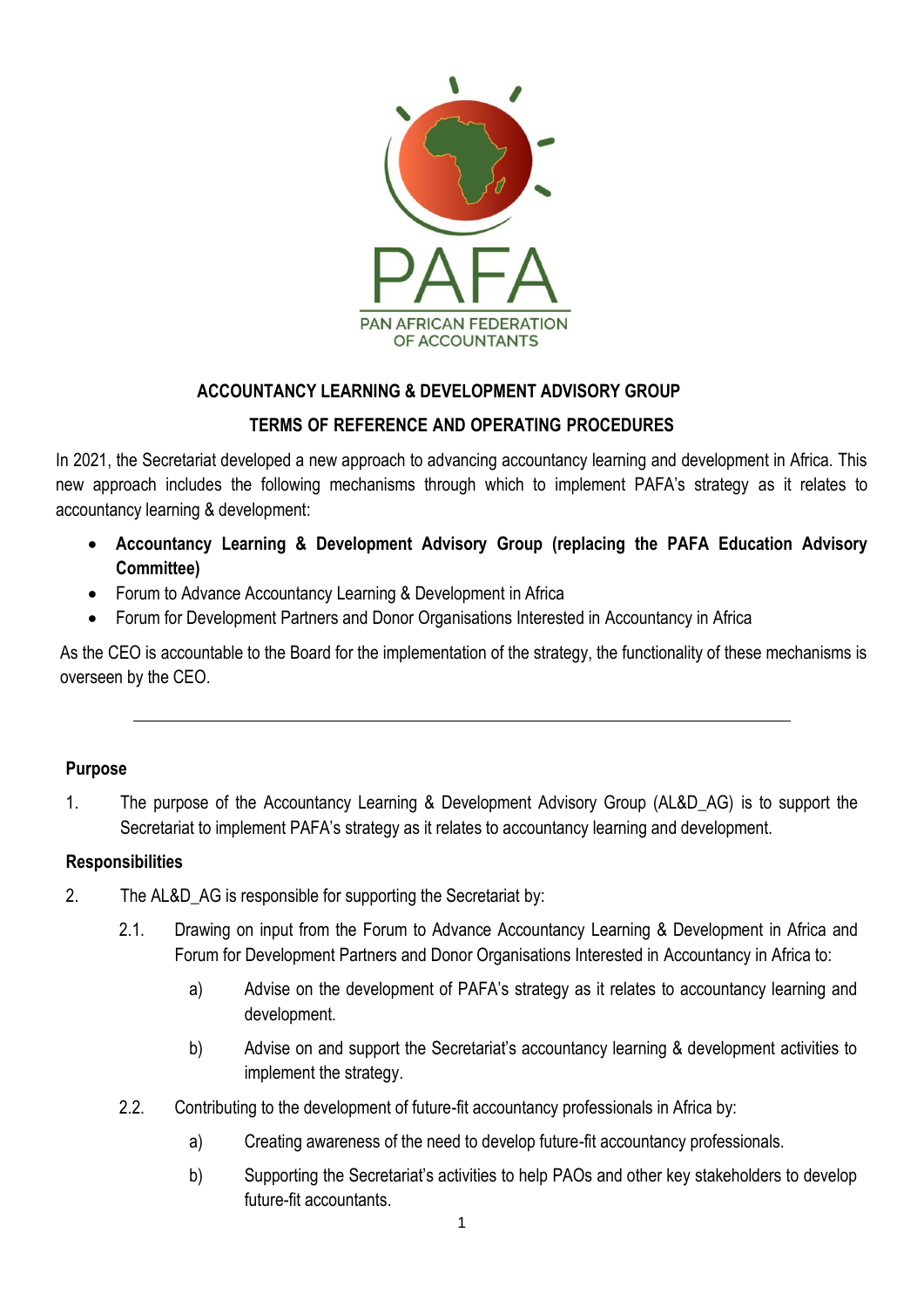- 2.3. Contributing to activities aimed at influencing the development, adoption, and implementation of the International Education Standards (IES).
- 2.4. Contributing to activities aimed at strengthening Africa's voices in relevant regional and international structures by:
	- a) Identifying ideal candidates to represent Africa in these structures.
	- b) Informing participation in these structures.
- 2.5. Advising on thought leadership and research opportunities.

#### **Composition and Membership**

- 3. The AL&D\_AG is comprised of not less than 5 members. Members have relevant expertise and experience and are well suited to fulfil the responsibilities set out above. Members are diverse and geographically balanced.
- 4. The Secretariat issues a call for nominations for membership on 1 July every year<sup>1</sup>. Such membership commences on 1 January in the following year.
- 5. Until such time as PAFA has established a Nominating Committee, the Nominating Panel established under the Technical Excellence Activity considers the nominations and identify a chairperson and members for recommendation to the Board.

# **Term of Office**

- 6. The members serve for three years, renewable once<sup>2</sup>. The chairperson serves for three years, renewable once (irrespective of his/her service as member).
- 7. The Nominating Panel reviews the participation and contribution of individual members (with reference to their annual performance evaluations―see paragraph 9) along with the overall membership size and composition as a basis for membership renewal. Vacancies arise when a member's term comes to an end, the member resigns or—based on the Nomination Panel's assessment—is no longer able to commit, participate, or contribute at the expected level. Members who wish to resign does so in writing to the CEO.
- 8. Members promptly advise the CEO if their role and affiliation change.

# **Performance Evaluation**

9. The AL&D\_AG evaluates its performance annually in the spirit of continuous improvement. In addition, the chairperson evaluates the performance of the members, and the members evaluate the performance of the chairperson on an annual basis.

#### **Periodic Review of the Terms of Reference**

10. These terms of reference will be reviewed in 2024 and thereafter every three years.

# **Transitional Arrangements**

- 11. To establish the AL&D\_AG, the Secretariat will issue a call for nominations for 2022 membership on 15 January 2022. The members will be selected and the AL&D\_AG established by 1 April 2022.
- 12. The first term of the members selected in 2022 will end on 31 December 2024. Their second term will be three years and staggered to ensure a one-third rotation every year. That is, one-third of the members will rotate off

<sup>1</sup> See Transitional Arrangements.

<sup>2</sup> See Transitional Arrangements.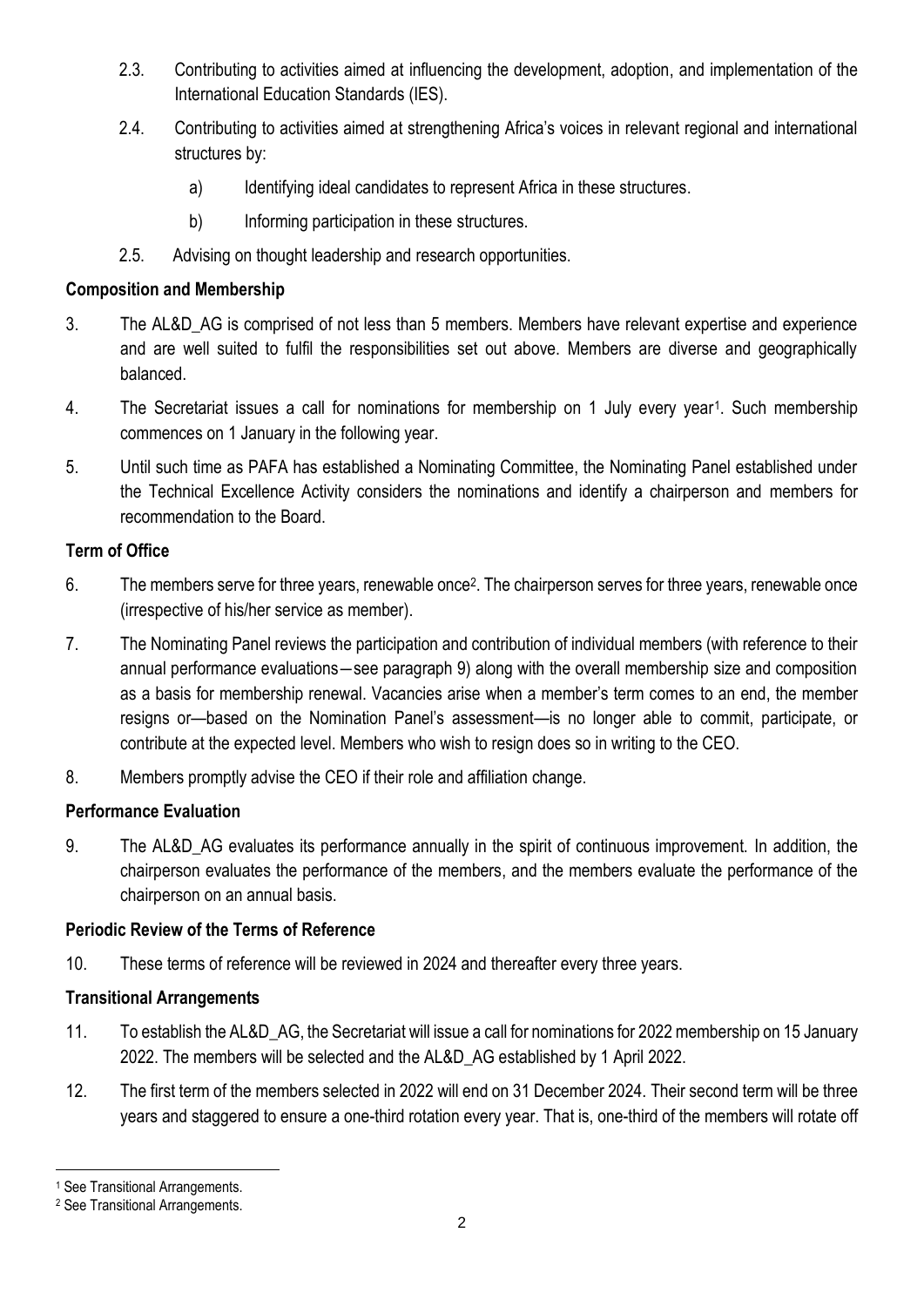in 2025, 2026 and 2027. The Secretariat will issue a call for nominations for 2026 membership on 1 July 2025.

13. Any vacancies arising between 1 April 2022 and 1 July 2025 will be filled by the Secretariat reaching out to the PAFA Member Organisations. Nominations so received will be reviewed by the Nomination Panel and a recommendation made to the Board for approval. After 1 July 2025, such vacancies will be filled through the normal nominations process.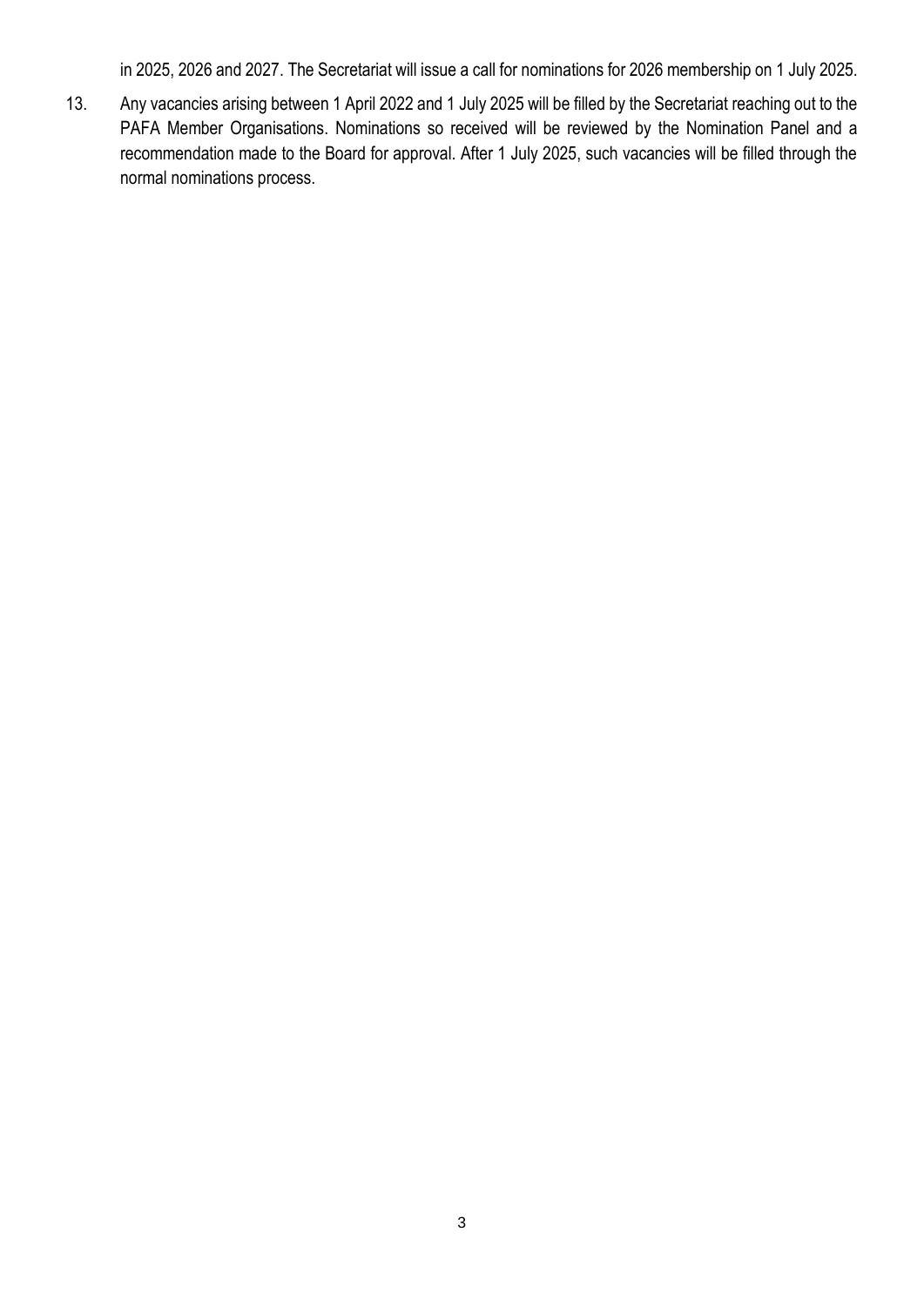#### **APPENDIX―OPERATING PROCEDURES**

#### **Meeting Procedures**

- 1. The number and format of (in-person or virtual) meetings are commensurate with the AL&D\_AG fulfilling its responsibilities. At a minimum, the AL&D\_AG meets once per year. Each meeting requires the presence of at least two-thirds of the members, either in person or virtual.
- 2. The AL&D AG chairperson convenes the meeting. In his/her absence, the members present elect another member to convene the meeting.
- 3. All members are expected to prepare for and participate in the deliberations at the meeting. Decisions will be made by consensus.
- 4. The Secretariat develops and distributes the agenda and material for each meeting at least two weeks in advance of the meeting. The Secretariat prepares brief notes indicating the names of those present and summarising key points or decisions made at the meeting.
- 5. The AL&D\_AG also engages between meetings as necessary to fulfil its responsibilities.

#### **External communication**

- 6. As ambassadors of PAFA, the members use their networks and communication channels to promote the accountancy learning & development activities of PAFA.
- 7. The members provide the Secretariat with a short biography and photo to post on the website to communicate the credibility and accountability of the AL&D\_AG to stakeholders.

#### **Accountability**

8. The CEO reports progress regarding implementation of PAFA's strategy to the Board on a quarterly basis.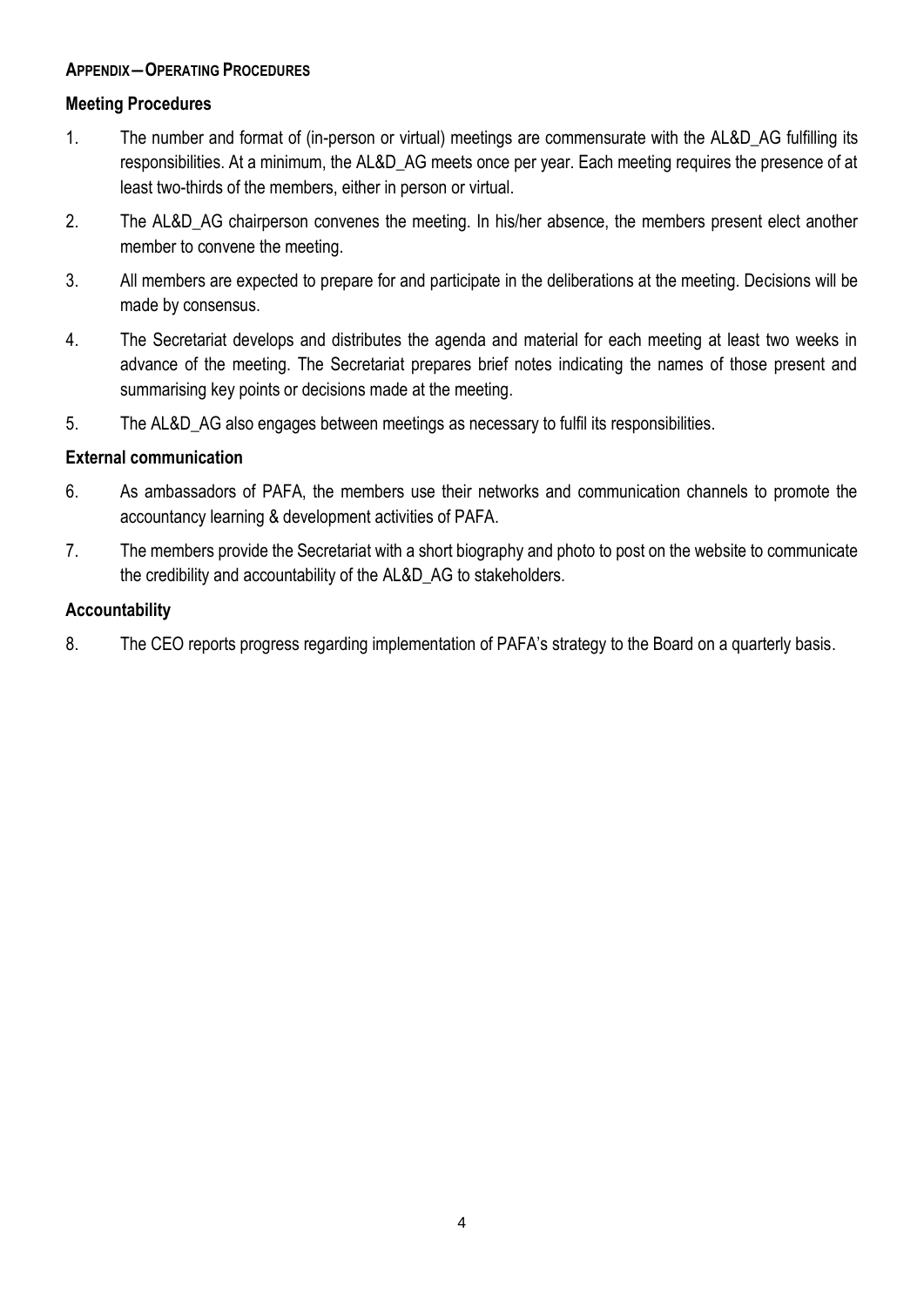# **Appendix B**

# **FORUM TO ADVANCE ACCOUNTANCY LEARNING & DEVELOPMENT IN AFRICA**

# **TERMS OF REFERENCE AND OPERATING PROCEDURES**

In 2021, the Secretariat developed a new approach to advancing accountancy learning and development in Africa. This new approach includes the following mechanisms through which to implement PAFA's strategy as it relates to accountancy learning & development:

- Accountancy Learning & Development Advisory Group (replacing the PAFA Education Advisory Committee)
- **Forum to Advance Accountancy Learning & Development in Africa**
- Forum for Development Partners and Donor Organisations Interested in Accountancy in Africa

As the CEO is accountable to the Board for the implementation of the strategy, the functionality of these mechanisms is overseen by the CEO.

#### **Purpose**

1. The Forum to Advance Accountancy Learning & Development in Africa provides a platform for engagement and the exchange of knowledge and experience among a wide range of stakeholders interested in accountancy learning and development.

#### **Commitment**

- 2. Forum members are committed to:
	- 2.1. engaging with PAFA to advance accountancy learning and development in Africa;
	- 2.2. exchanging knowledge and experience; and
	- 2.3. informing and promoting PAFA's accountancy learning and development activities.

#### **Membership**

- 3. Forum membership is open to all national, regional, and international stakeholders interested in accountancy learning and development, including but not limited to:
	- 3.1. Professional Accountancy Organisations
	- 3.2. Regulators
	- 3.3. Standard setters
	- 3.4. Qualifications Authorities
	- 3.5. Ministries of Education
	- 3.6. Educational Institutions
	- 3.7. Tuition Providers
	- 3.8. Academic Associations
	- 3.9. Firms and Other Employers
	- 3.10. Public Service Commissions
- 4. The Secretariat issues an annual call for interested stakeholders to join the Forum.<sup>3</sup> The PAFA Member Organisations are essential to helping the Secretariat identify in-country interested stakeholders.
- 5. The Secretariat maintains a database of Forum members and their representatives. Forum members

<sup>3</sup> The first call will be issued on 15 January 2022.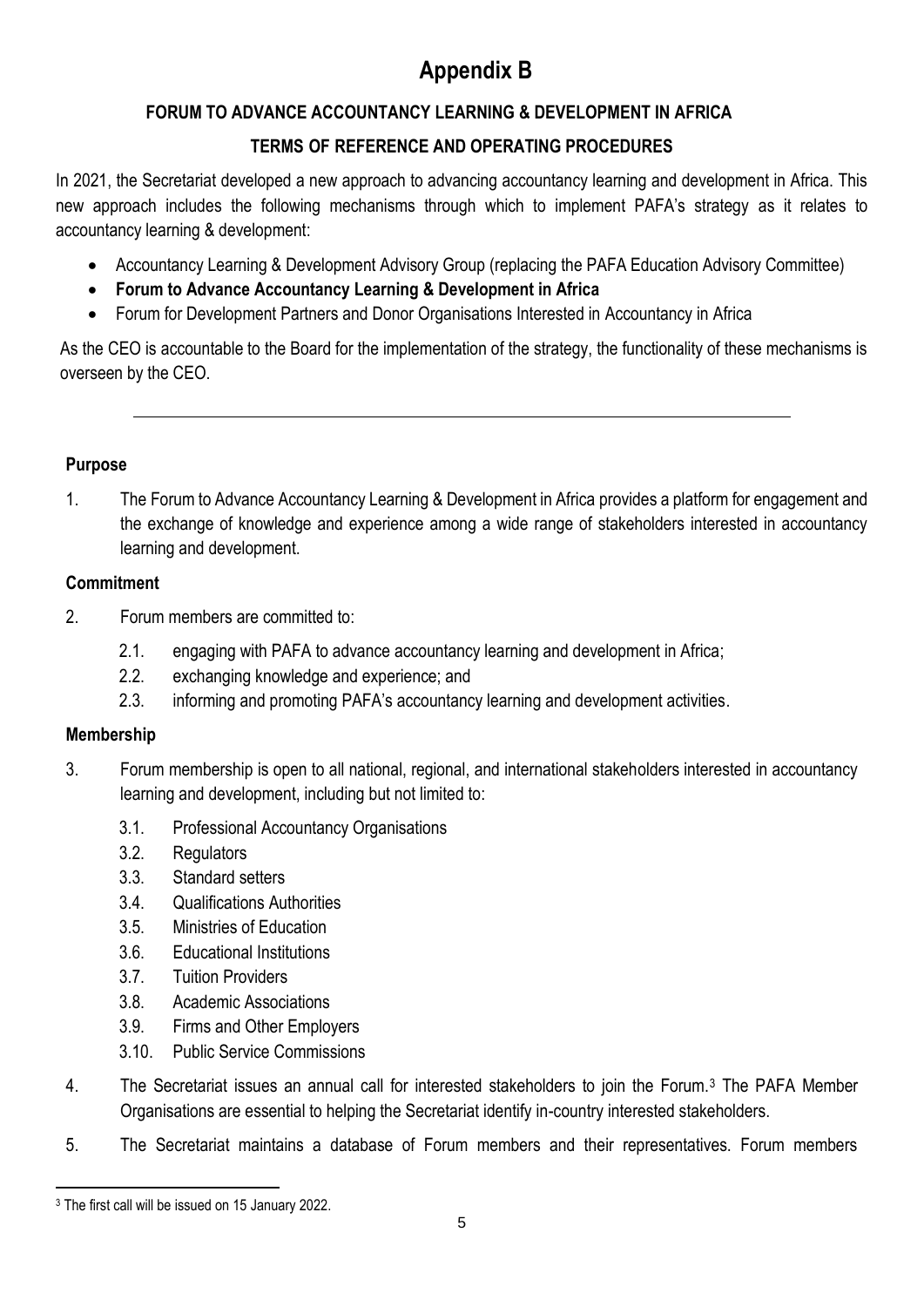communicate any changes in representatives to the PAFA CEO without delay.

6. The chairperson of the Accountancy Learning & Development Advisory Group is the chairperson of the Forum.

# **Term of Office**

7. The term of office unlimited.

#### **Performance Evaluation**

8. The Forum evaluates its performance annually in the spirit of continuous improvement.

# **Periodic Review of the Terms of Reference**

9. These terms of reference will be reviewed in 2024 and thereafter every three years.

## **APPENDIX―OPERATING PROCEDURES**

## **Meeting Procedures**

- 1. The Forum meets in person or virtually once per year.
- 2. The Forum chairperson convenes the meeting. In his/her absence, the members present elect another member to convene the meeting.
- 3. All members are expected to prepare for and participate in the deliberations at the meeting.
- 4. The Secretariat develops and distributes the agenda and material for each meeting at least two weeks in advance of the meeting.

# **Accountability**

5. The CEO reports progress regarding implementation of PAFA's strategy to the Board on a quarterly basis.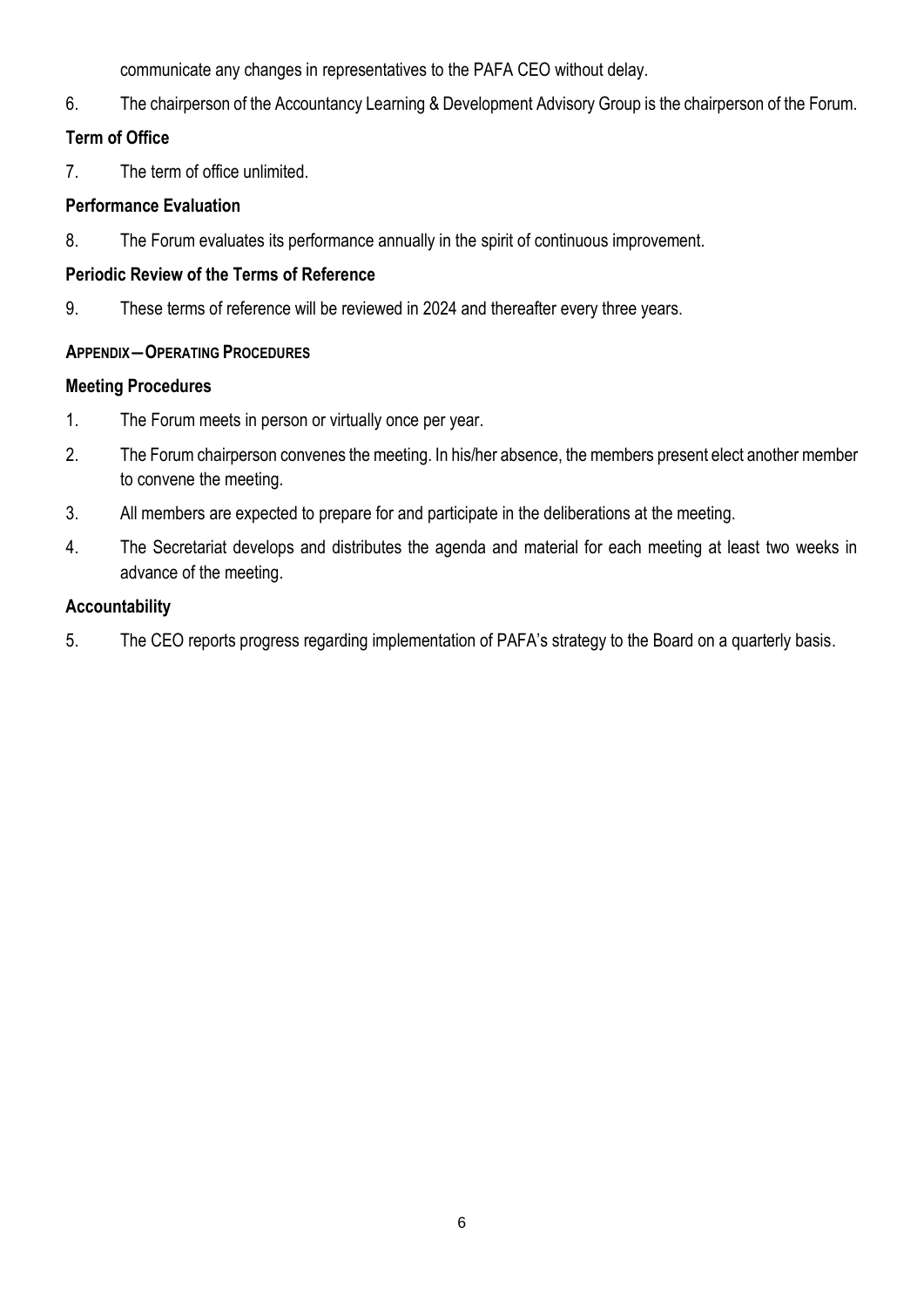# **Appendix C**

# **FORUM FOR DEVELOPMENT PARTNERS AND DONOR ORGANISATIONS INTERESTED IN ACCOUNTANCY IN AFRICA**

# **TERMS OF REFERENCE AND OPERATING PROCEDURES**

A robust and well-functioning accountancy profession, composed of competent and capable professionals supported by a strong professional accountancy organisation (PAO), contributes significantly to the sustainability of small, medium, and large businesses; sound capital markets; effective public services; and—ultimately—economic growth.

There are still countries in Africa with no PAOs and, for many countries with PAOs, the accountancy profession requires substantial strengthening. Building effective PAOs is a key strategic objective of PAFA. Drawing on the Theory of Change, the picture below illustrates the *outputs*, *outcomes*, and *impact* of building effective PAOs.



Many development partners and donor organisations recognise the role of PAOs in economic development and have engaged / are engaging with the International Federation of Accountants (e.g., former DFID UK, Gavi, The Global Fund and―more generally―MOSAIC) and regional organisations on accountancy capacity building initiatives. PAFA has benefited from monetary support from the African Development Bank, DFID UK, GIZ and The World Bank and holds a Memorandum of Understanding with the African Union.

# **Purpose**

1. The Forum for Development Partners and Donor Organisations Interested in Accountancy in Africa provides a platform for engagement with and among a wide range of development partners and donor organisations interested in in building accountancy capacity to advance economies in Africa.

# **Commitment**

- 2. Forum members are committed to:
	- 2.1. engaging with PAFA on accountancy capacity building;